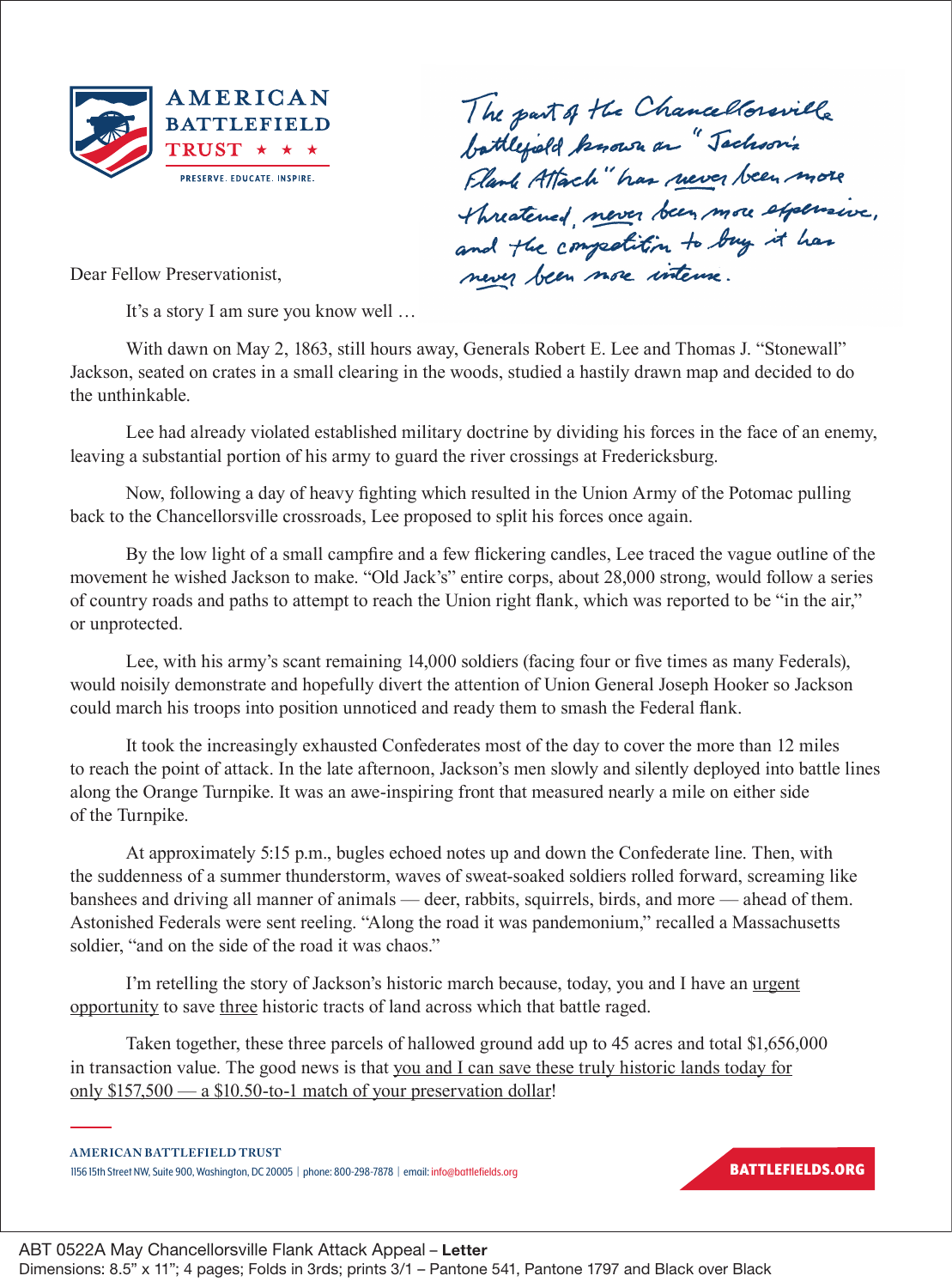In other words, through anticipated federal and state matching grants and other gifts, we believe we have secured nearly 90% of the funding, but we must raise the final 10% before it's too late.

Developers are champing at the bit to get their hands on any property they can in this part of Virginia. Decades ago, this area was identified as one of the fastest growing areas in the nation; today, it is even worse. With unprecedented demand for open land for residential subdivisions, huge new data centers, warehouse distribution complexes, and utility-scale solar farms, we are truly running out of time at our nation's most important battlefields.

But my friend, as you and I know, this isn't just "any" piece of open land. This is the very ground which many call Robert E. Lee's greatest military victory ... very near where Thomas J. "Stonewall" Jackson was mortally wounded … a battle that is still studied today by military personnel all over the world.

## **It is hallowed ground. It is a crucial part of our history. And we must save it.**

As Jackson's wave broke upon the exposed Union right and rear, many boys in blue fought valiantly to stem the tide. Near Dowdall's Tavern (which was located on one of the properties you and I can now preserve), New Yorkers and Pennsylvanians under the command of Colonel Adolphus Buschbeck made a stand along with the Ohio battery of Captain Hubert Dilger. The brave Federals formed what is now known as the "Buschbeck Line" and fought with great ferocity before they, too, were overwhelmed by the Confederate onslaught.

Sunset and the confused intermingling of Jackson's brigades compelled the general to call a temporary halt to reorganize. But even as darkness grew, Jackson was determined



*1866 photo looking southwest at "Dowdall's Tavern." Photo from the US Army Heritage and Education Center, Carlisle, Penn.*

to renew the assault if possible, believing he could trap Hooker's Army of the Potomac and destroy it.

You know what happened next: In the gloom of the darkening forest, after a long and trying day, a North Carolina regiment mistook as the enemy Jackson's small scouting party, which had ridden out beyond the lines to reconnoiter the Union position which lay ahead.

A few scattered shots and then a volley burst forth in the blackness, and Jackson reeled in his saddle, struck by three bullets, requiring the emergency battlefield amputation of his left arm. He would die eight days later. In literally the hour of his greatest triumph, Jackson had been struck down.

Over the years — thanks primarily to you — the Trust, along with our good friends at the Central Virginia Battlefields Trust, has been able to save 1,322 acres of the Chancellorsville Battlefield, including most of the preserved land at Jackson's Flank Attack. But other important pieces have remained unprotected and at risk for decades.

Now, after months of diligent work behind the scenes, you and I have the very real chance to preserve three crucial tracts that will help preserve forever even more of the Chancellorsville Battlefield.

And as I mentioned to you before, if you act quickly, we can turn every \$1.00 you give into \$10.50 to secure 45 acres of this incredibly important hallowed ground.

As you'll see on the battle maps I enclosed for you, the first and largest of the three tracts is 42 acres and includes the site of the historic Dowdall's Tavern.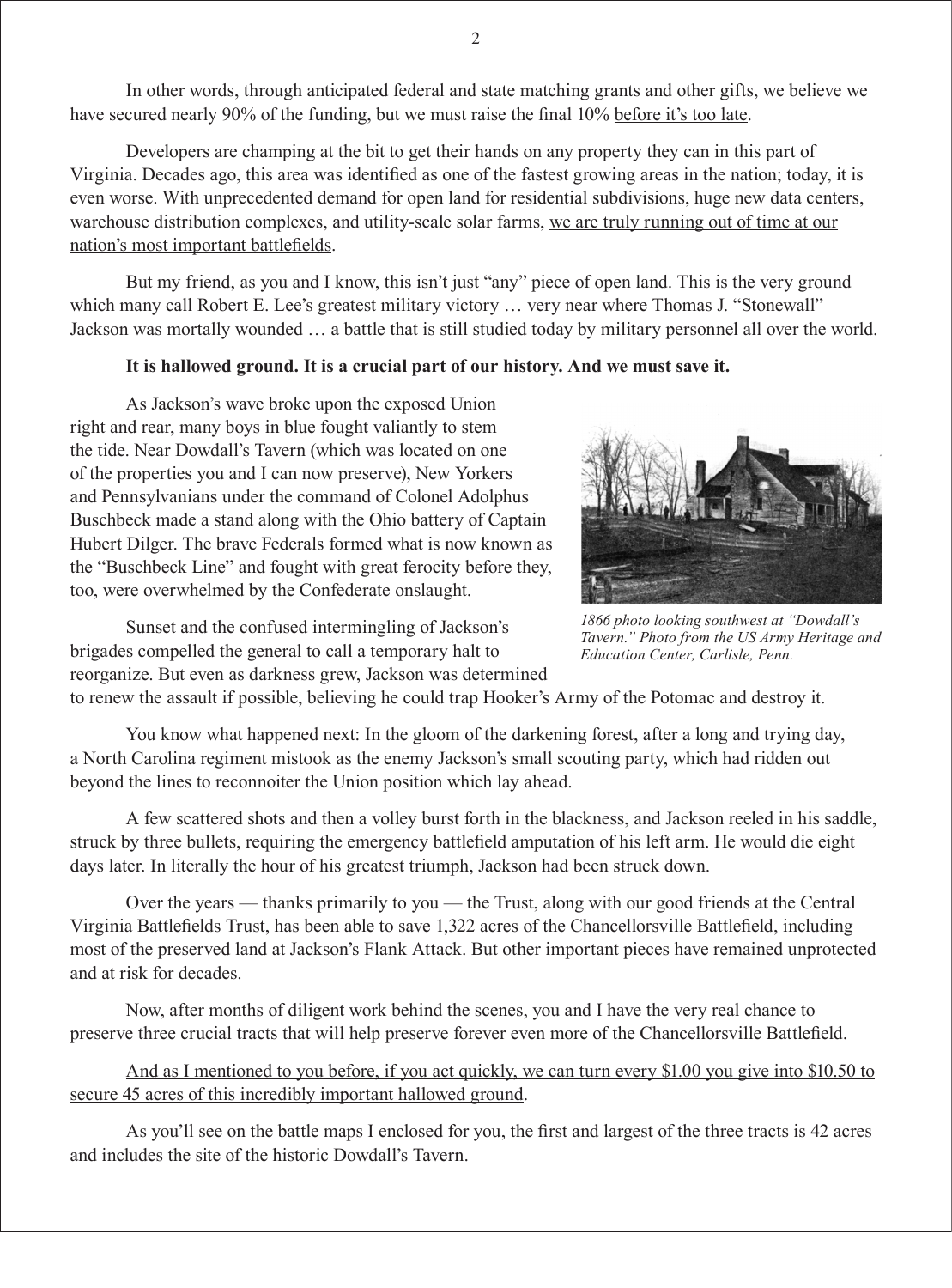near Dowdall's Tavern: "a yell and a dash and over and around and on we flew"

In the aftermath of the Confederates' attack, Dowdall's Tavern, like every other home, barn, or church for miles around, became a field hospital.

Given its size and prime location on the Orange Turnpike



*A sketch of the Battle of Chancellorsville made by Alfred Waud. Looking southwest, Dowdall's Tavern is visible in the center background. Sketch from the Library of Congress, Washington, D.C.* 

(now the dangerously busy Virginia State Route 3), it's a miracle this tract hasn't already been developed. But don't take my word for it; historian Robert K. Krick, who probably knows more about this battle and Jackson's Flank Attack than anyone alive today, said "the survival, undeveloped, of a tract this large in this crucial location is nothing short of miraculous. Saving it would be a spectacular preservation coup."

The next two tracts are smaller but no less important, for they help fill in key gaps and extend the areas of the battlefield we can preserve. A nearly 2-acre tract, surrounded by land preserved by the Trust, partner organizations, and the National Park Service, is a critical puzzle piece of preservation. An Alabamian in O'Neal's Brigade, which stormed through this tract, described a jubilant advance so overpowering that "Lucifer with his host" could not have halted it.

Finally, the small one-acre tract highlighted on your map between the Orange Turnpike and the Orange Plank Road is a key project by the Central Virginia Battlefields Trust, and they have asked for our help in funding the transaction. I don't know about you, but where I come from, when a friend asks for help, you do everything in your power to lend them a hand.

By securing these two additional puzzle pieces, we will succeed in preserving a contiguous stretch of preserved battle land that will be saved forever.

But we're not there yet.

As I mentioned, the threats to these properties, and thousands of acres of additional hallowed ground just like them, are multiplying exponentially. If you drive between Richmond and Washington, D.C., today, you will see that billions of dollars are being spent to widen Interstate 95, adding mile upon mile of multiple toll lanes …

… all designed to handle the explosion in traffic from the new housing subdivisions popping up everywhere, not to mention the convoys of trucks flowing from the e-commerce warehouse distribution centers, meeting the soaring demand for next-day or even same-day deliveries.

I recently saw one advertisement that proclaimed, in capital letters, the area between Richmond and Washington as "THE WORLD'S DATA CENTER HOTSPOT."